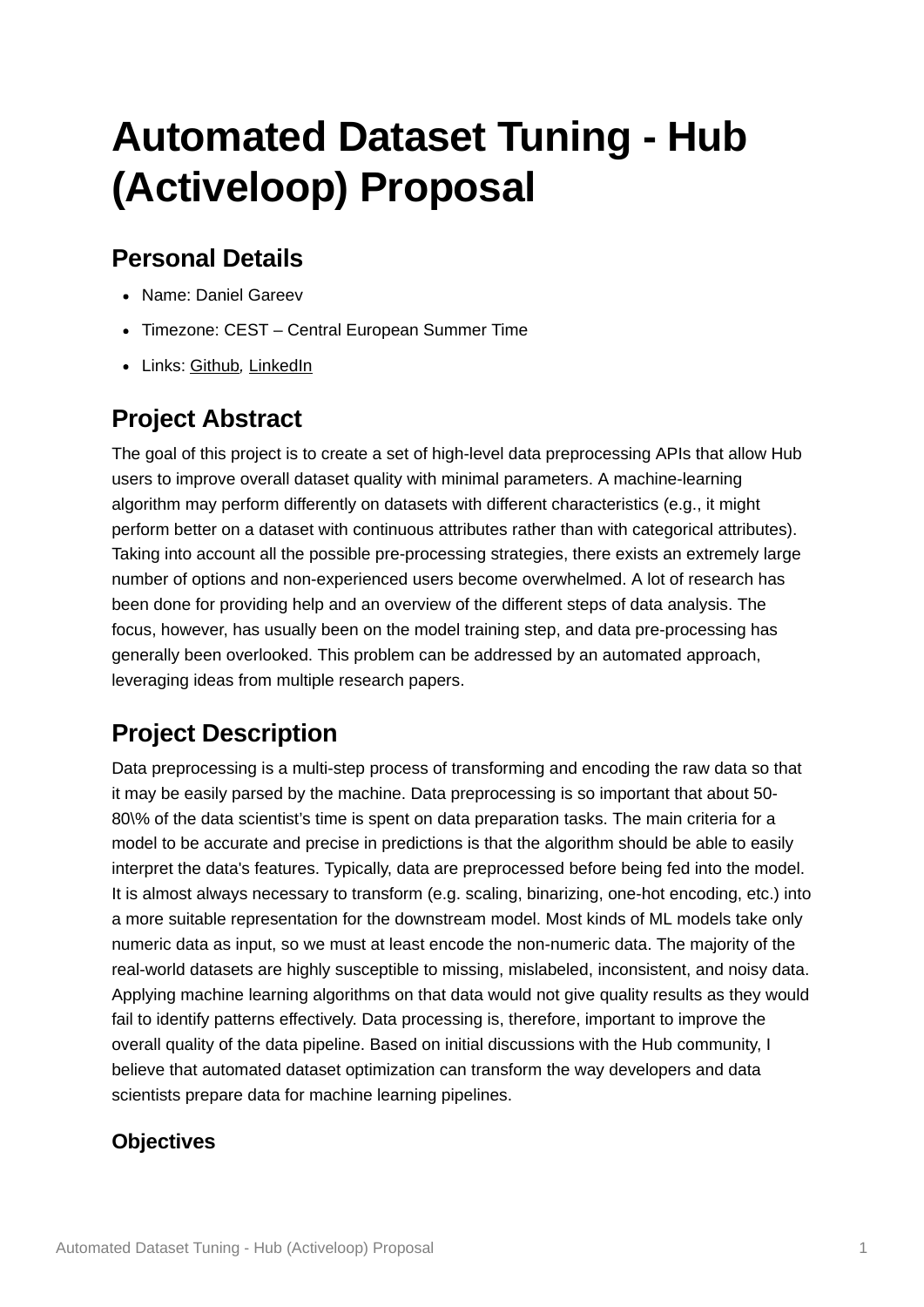In an effort to improve the data preprocessing for non-experienced users and help the Hub community to build ready-to-production pipelines faster, I will work towards extending the functionality of Hub in the following ways (along with a few principles I have in mind):

- **Easy-to-use and Clear APIs.** Simplicity in user-facing API has been a central component of many successful machine learning libraries, such as scikit-learn . To transform a dataset, a minimal number of parameters needs to be specified. This is especially valuable for non-experienced users. This is also important to alleviate the issue of the black-box in the machine learning area, where models are currently being used without much understanding of their internal behavior. I believe that developing APIs for various dataset transformations that are clear in the first place will make it easier for users to understand what's happening under the hood. I will first work towards making basic transformation strategies available for numerical data, text and images. As an example, I will first work on developing transformations for numerical data (e.g., normalizing, scaling, one-hot encoding, etc.). Then I will make specific improvements for each area and extend the collection of available pre-processing strategies if necessary.
- **Automating Preprocessing for Raw Data.** Preprocessing is usually written and performed separately, before building and training the model. We fit some transformers, transform the whole dataset(s) and train the model on the processed data. For a complex task, a single-step preprocessing would not be enough. Raw data initially collected can be very noisy, contain useless columns or splitted into different dataframes or tables sources. The first data processing is usually performed on an original raw dataset without considering any kind of model data eventually will be fed in. The dataset is cleaned and the following additional processing and the model are built considering only the cleaned data. The preprocessing step, on the contrary, should be considered closely tied with the downstream ML model and adapted to its particular "needs". However, even plugging in a raw dataset in a specific model might be an issue for non-experienced users. For example, a specific model might only accept RGB colorspace, but the user has given a number of images in grayscale. Given a specific model, it would be useful to be able to automatically apply preliminary transformations to raw data. If we have a raw dataset, transformations targeted on completeness of the dataset, consistency in features and absence of duplicates are more important than more advanced data transformations. While keeping this in mind, I will design and build the functionality (or a toolkit) to (1) automatically apply basic required preprocessing for a specific model on a raw dataset (e.g., resizing all of the images to the same resolution that the model requires) (2) find a set of optimal processing strategies for a dataset that has already passed some basic preprocessing to further increase dataset quality (i.e., in terms of the increasing predictive performance for a specific scoring function of a model).
- **Experimenting and Researching Novel Automated Pre-processing Methods.** There is no defined methodology to find the set of strategies that would improve the overall dataset quality for a downstream model. Automated pre-processing is still a novel area of research: only a few open-source tools are available and only a few papers are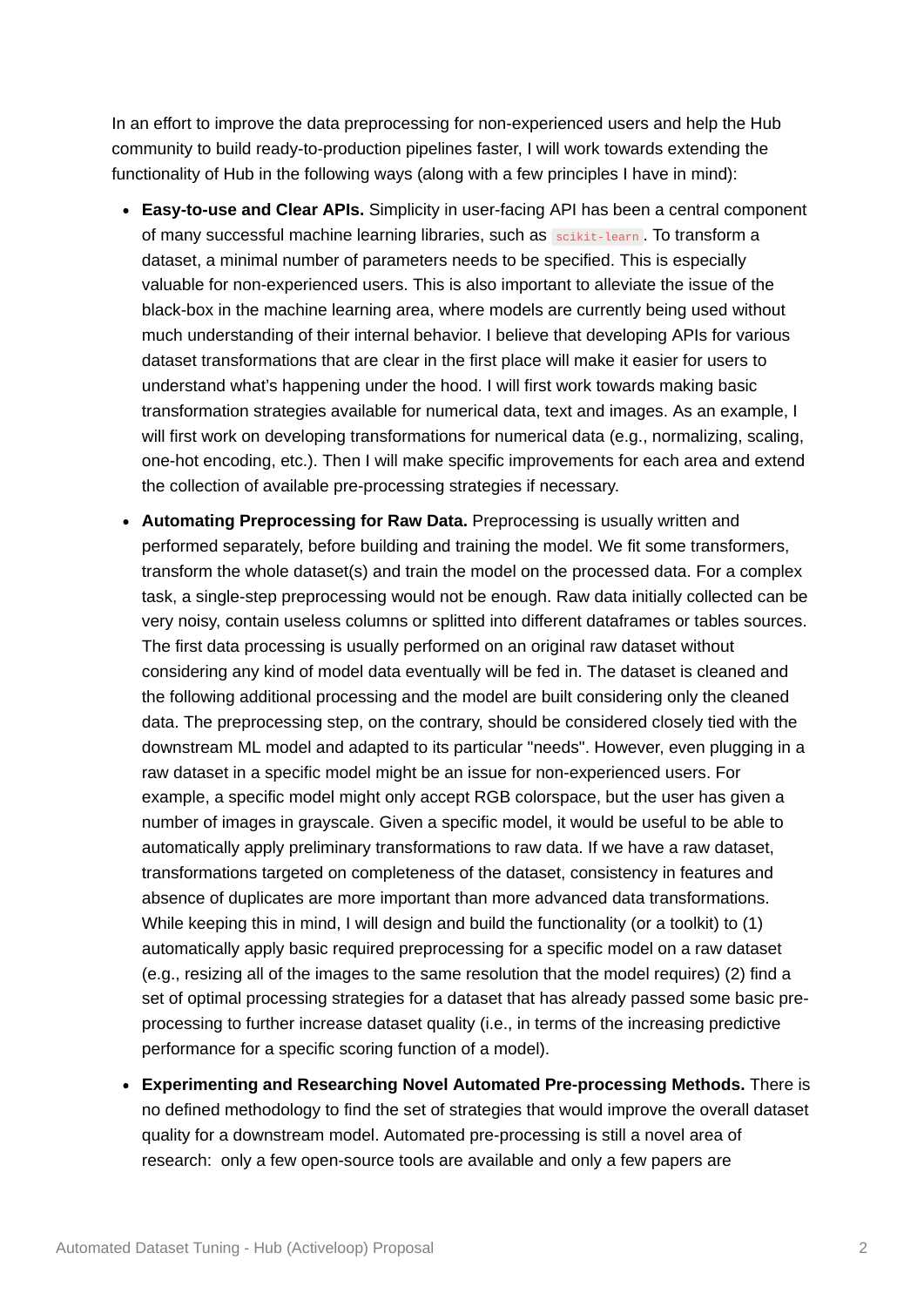published. Therefore, I will spend significant time researching and experimenting with various approaches that are leveraged in the literature, such as meta-learning.

## **Methodology**

From my quick preliminary research I found out that the approaches to finding a set of preprocessing parameters can be classified into four main categories:

- 1. **Manual**: select pre-processing parameters based on intuition/experience/guessing, train the model, and score on the validation data.
- 2. **Grid Search**: set up a grid of pre-processing parameter values and for each combination, train a model and score on the validation data.
- 3. **Random search**: set up a grid of pre-processing parameter values and select random combinations to train the model and score.
- 4. **Automated Search**: use methods such as gradient descent, Bayesian Optimization, or evolutionary algorithms to conduct a guided search for the best parameters (i.e., continuously pick the most statistically promising parameters).
- 5. **Automated Search via meta-learning:** use meta-learning to predict the impact of [transformations on the final performance of models on the corresponding datasets. This](https://www.essi.upc.edu/~aabello/publications/16.MEDI.Besim.pdf) paper is a great example of this approach.

The difference between the last two approaches is that when using methods such as gradient descent or Bayesian Optimization, we have to continuously train and validate the model to be able to rank the impact of the transformations. On the contrary, the meta-learning approach attempts to predict the impact of the transformations without training the model on the validation set. With this approach, the ranking of the transformations according to their impact on the final result can be available without actually training the model. Meta-learning is a promising approach, but I think that it might be too challenging for me to implement this as meta-learning for pre-processing is not yet widely used and discussed only in a few research papers. As a starting point, I will use a more naive approach. I will first create a set of parameters for a specific data transformation (e.g., normalization for numerical data, augmentation for image data, etc.), apply the transformation and train the model with that dataset. I will repeat this over n times and pick the parameters that yielded the best results. I will first implement a search of data transformation parameters via grid search and then further improve it by using more advanced methods such as Bayesian Optimization. I will also start with simple transformations (e.g., one-hot encoding for numerical data, cropping for image data, etc.) before working on more advanced ones. I will also use only a single model (e.g. Resnet18 ) as a baseline to develop a general pipeline first before adding support for more models.

From a technical standpoint, the majority of the development (e.g. data transformations) will be done with the tools already used by many for data pre-processing. Many of the new features I plan to implement, such as transformations for numerical data, can be accomplished by using existing pre-processing modules in popular machine learning libraries. For example,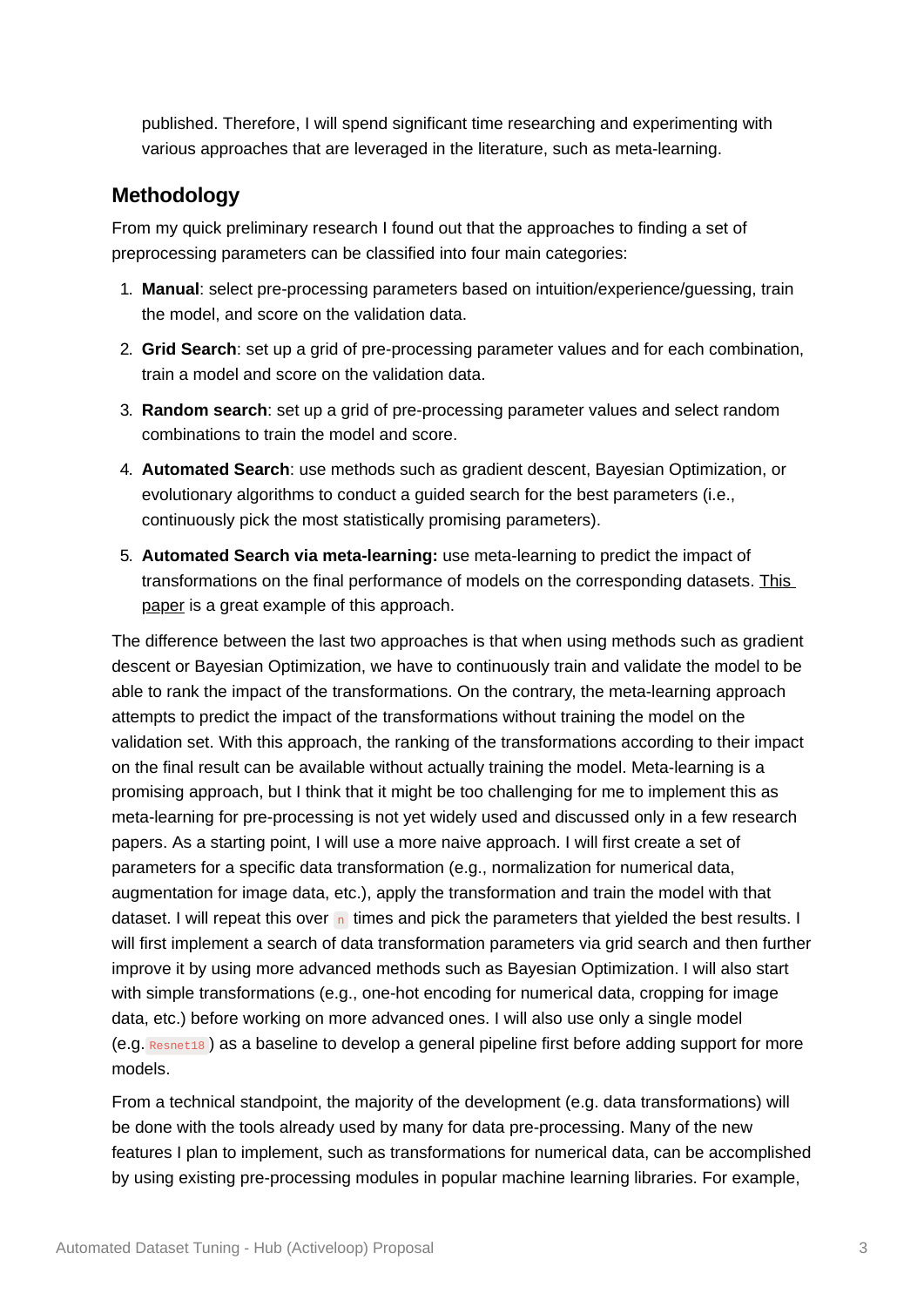a large number of the data preprocessing transformations for numerical data such as one-hot encoding, discretization, imputation and normalization are available in [sklearn.preprocessing](https://scikit-learn.org/stable/modules/preprocessing.html) package. Pytorch's torchvision.transforms are also used as a part of the transformation pipeline that performs operations such as normalization and image augmentation. However, a couple of features cannot be implemented using only existing libraries: a general algorithm that can find the most optimal parameters for a specific data transformation. I will implement this algorithm by taking a look at [GridSearchCV](https://scikit-learn.org/stable/modules/generated/sklearn.model_selection.GridSearchCV.html) and [RandomizedSearchCV](https://scikit-learn.org/stable/modules/generated/sklearn.model_selection.RandomizedSearchCV.html) classes taking a model, a search space, and a cross-validation configuration. The benefit of these classes is that the search procedure is performed automatically, requiring minimal configuration. I have an intuition that hyperparameter tuning of a machine learning model should be similar to hyperparameter tuning for a specific data transformation. Similarly, the scikit-optimize library provides a similar interface for performing a Bayesian Optimization of model hyperparameters via the [BayesSearchCV](https://scikit-optimize.github.io/stable/modules/generated/skopt.BayesSearchCV.html) class.

Taking into account all the possible pre-processing strategies for each modality is extremely challenging. Identifying the correct preprocessing and augmentation steps for increasing model performance requires a firm understanding of the problem, data collected, and production environment. For an image dataset, changing the size of an image sounds trivial, but there are considerations to take into account. Many model architectures require square input images, but few devices capture perfectly square images. Altering an image to be a square calls for either stretching its dimensions to fit to be a square or keeping its aspect ratio constant and filling in newly created "dead space" with new pixels. Moreover, input images may be various sizes, and some may be smaller than the required input size. Therefore, preserving scale is not always required, filling in dead pixels with reflected image content is often preferred and downsampling large images to smaller images is often safest. Randomly mirroring an image forces the model to recognize that an object need not always be read from left to right or up to down. Flipping may be illogical for order-dependent contexts, like text recognition on an image. However, for the most real world objects, flipping is a strong way to improve performance. The pre-processing steps for images include many more steps including orientation, random rotations, random noise, random exposure and/or brightness. There is no right way or the order to preprocessing. Therefore, I will experiment with various data collection and model inference contexts to make the tool that can scale to a larger number of datasets.

#### **Deliverables**

- A set of high-level APIs for data transformations. The set of specific pre-processing transformations will be refined later with the mentors.
	- Image data: Rotation, augmentation, cropping, mirroring, segmentation
	- Text data: TF-IDF, stemming, lemmatization
	- Numerical data: Normalization, scaling, one-hot encoding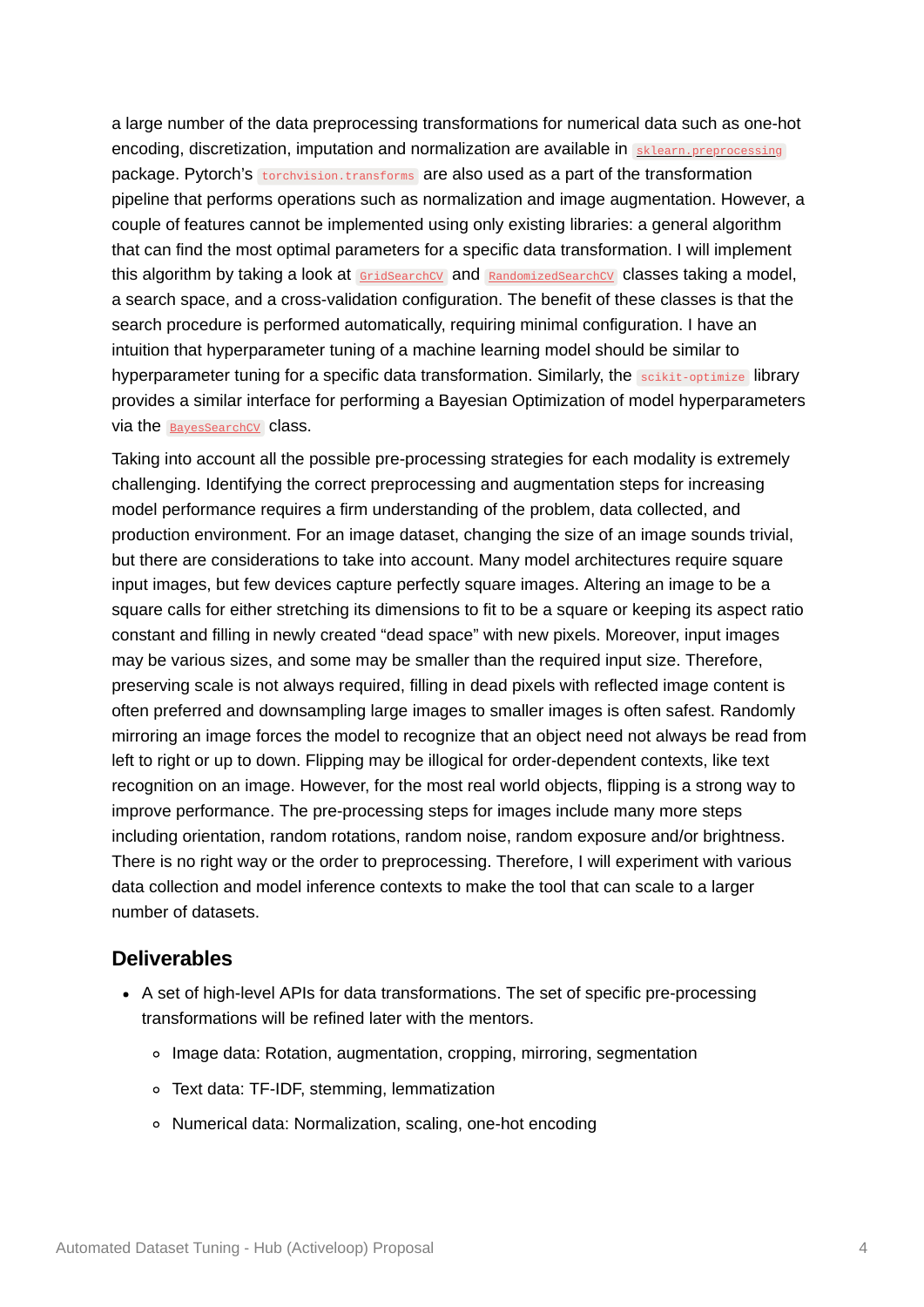- A general algorithm that can find the most optimal parameters for a specific data transformation. This algorithm should be able to rank transformations according to the improvement of the final result of the model training.
- Docs on how to use data transformation APIs for various data types.
- Quick overview and comparison of similar open-source solutions such as <https://github.com/albumentations-team/autoalbument>and <https://github.com/DeepVoltaire/AutoAugment>**.**

#### **API Overview**

The following is a short description of the high-level API for this project. This is a high-level schema idea of how users would interact with the API rather than a complete API description.

ds.optimize(estimator, transform, search\_spaces, strategy)

 $ds$ .optimize() takes a model, transformation type and a set of optional parameters for data transformation, evaluates it and returns a score for the data transformation with the parameters that maximize the training metrics (e.g. training loss/accuracy, confusion matrix, etc.).

#### **Args**

estimator - Estimator baseline model (e.g., 'Resnet18').

transform - A specific data transformation that needs to be applied to the dataset (e.g. 'augmentation' )

search\_spaces - An optional parameter to provide a specific range of parameters for a specific data transformation type.

strategy - An optional parameter to provide a strategy (i.e., optimization algorithm) to use when looking for the best set of parameters (e.g., 'grid\_search', 'randomized\_search' Or 'bayes\_search' )

#### **Returns**

results - A dict with applied sets of parameters and their ranks

best\_params - A set of best parameters fetched

best\_score - Best score fetched

The scikit-learn offers useful methods for cross-validation, model selection, pipelining, and grid search abilities. I would like to use or adapt scikt-learn simple methods that are available in the library such as cross-validation and grid search.

I will use the existing [hub.core.transform](https://api-docs.activeloop.ai/core/transform/index.html) module to implement different data-preprocessing strategies for various data types format as this module already supports high-level API for defining a pre-processing function that would be applied to a dataset.

### **Benefits to Community**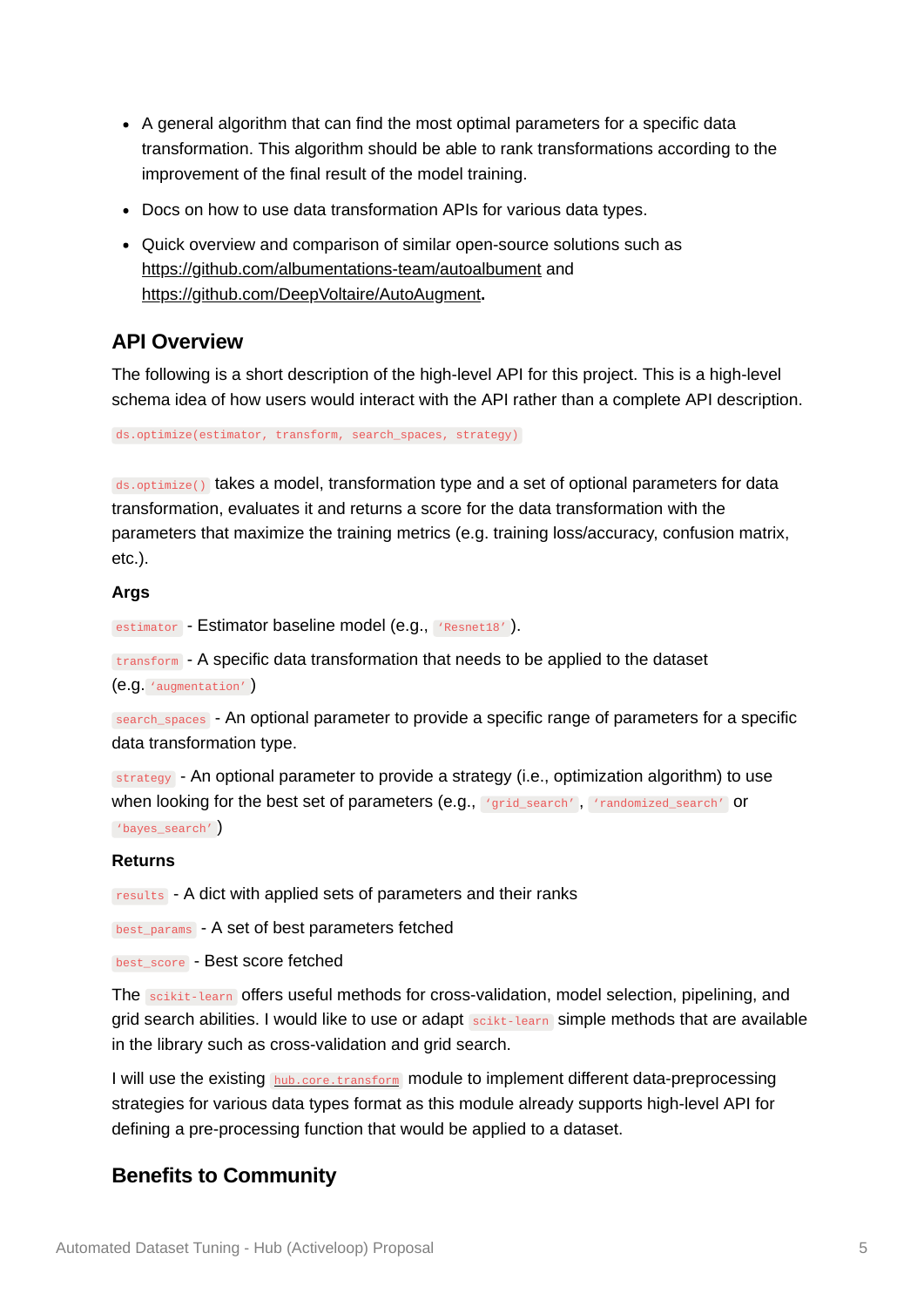First, Hub users who are just starting out with machine learning will be able to build data pipelines faster. They will be to shift their focus towards working with data (e.g. data visualization, feature engineering and data modelling), as opposed to completing basic data pre-processing (e.g. imputing missing values). Currently, it is a complex task to review all of the possible pre-processing transformations as there exists an extremely large number of options. Finding the most optimal set of these parameters that improves the prediction quality of the model is even more difficult.

Second, In multimodal machine learning, we aim to build models that can process and relate information from multiple modalities. Learning from multimodal sources offers the possibility of capturing relations between modalities. An example can be images that are usually associated with tags and text explanations. Multimodal representation is the task of representing data from multiple modalities in the form of a vector or tensor. Since data from multiple modalities often contain both complementary and redundant information. A first fundamental challenge is is learning how to represent and summarize multimodal data in a way that exploits the complementarity and redundancy of multiple modalities. The heterogeneity of multimodal data makes it challenging to construct such representations. However, high-quality representations that have similarity in the representation space are important for the performance of machine learning models. This project will be a first step towards tackling some of these challenges including dealing with different noise levels, missing data, and combining data from different modalities.

Finally, the area of automated data pre-processing is not yet widely studied among the researchers and not often used in the implementation of data pipelines. The project will help both researchers and developers to better understand the state of the field and identify directions for future research.

## **Development Timeline**

The following is a timeline for this project.

| Aa Time Period                                                                 | $\equiv$ Task                                                                                                                                           |
|--------------------------------------------------------------------------------|---------------------------------------------------------------------------------------------------------------------------------------------------------|
| <b>Proposal</b><br><u>Deadline (April</u><br><u> 19th - May</u><br>20th)       | <b>Project Proposal Submission Deadline • Read Hub docs and study the code base.</b>                                                                    |
| Project<br>Announced to<br><u>Public (May</u><br>$20th - June$<br><u>13th)</u> | <b>Community Bonding •</b> Get involved with the Hub community. • Establish feature<br>requirements with the mentors. • Get to know the mentors better. |
| Week 1 (June<br>13th - June<br>19th)                                           | <b>Coding Period Start •</b> Create a generic structure and schema of ds. optimize API.                                                                 |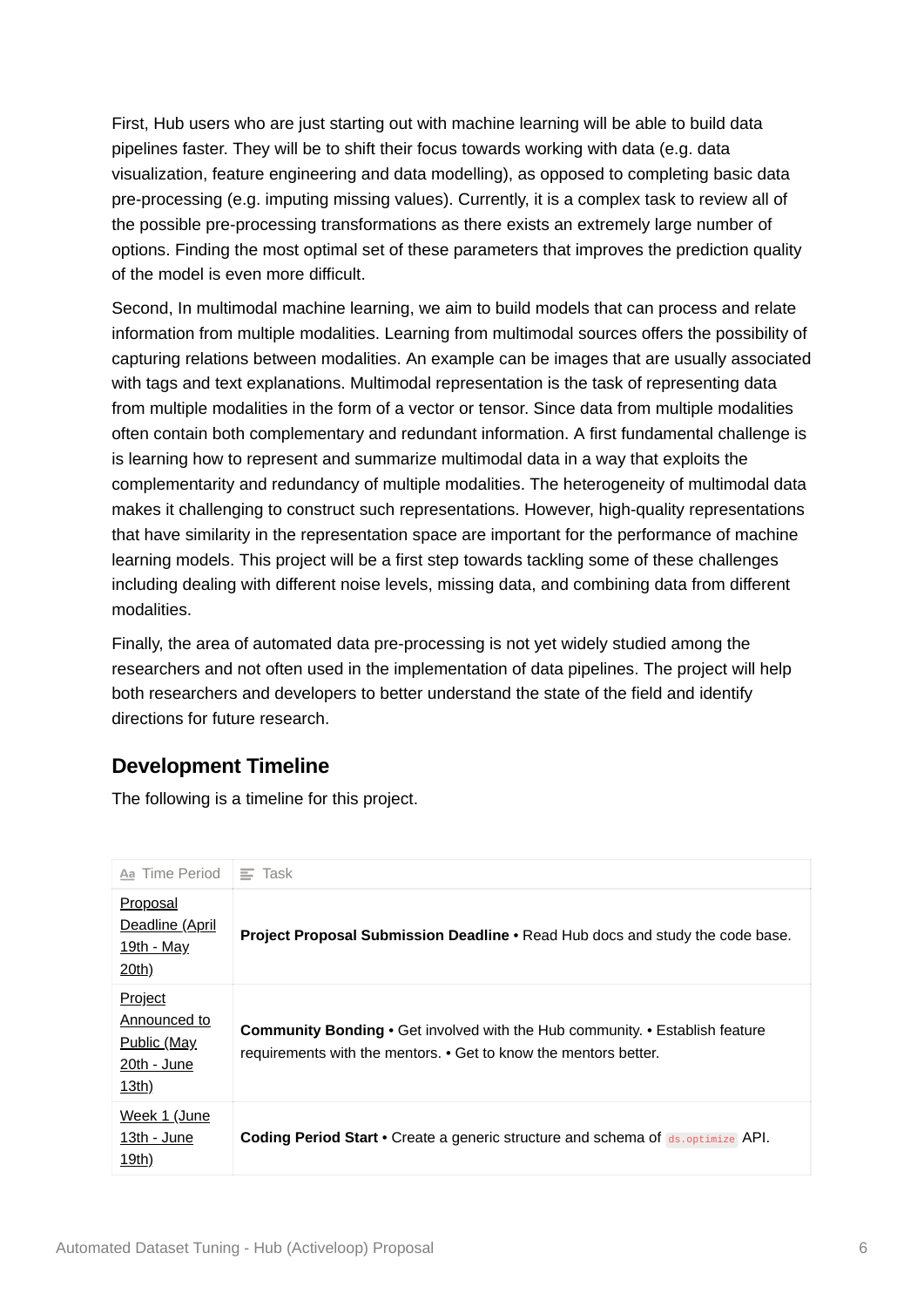| Aa Time Period                                       | $\equiv$ Task                                                                                                                                                                                                                                                                   |
|------------------------------------------------------|---------------------------------------------------------------------------------------------------------------------------------------------------------------------------------------------------------------------------------------------------------------------------------|
| Week 2 (June<br>20th - June<br>26th)                 | • Add support to create data transformations for numerical data.                                                                                                                                                                                                                |
| Week 3 (June<br>27th - July 3rd)                     | • Add support to create data transformations for text data.                                                                                                                                                                                                                     |
| Week 4 (July<br>4th - July 10th)                     | • Add support to create data transformations for image data.                                                                                                                                                                                                                    |
| Week 5 & Week<br>6 (July 11th -<br><b>July 24th)</b> | • Add support for a grid search to ds.optimize for finding pre-processing parameters.<br>For each of the sets, train a model and score on the validation data.                                                                                                                  |
| Week 7 & Week<br>8 (July 25th-<br>August 7th)        | • Implement scoring functions for each model • Add support for storing the results in<br>results and best_score.                                                                                                                                                                |
| Week 9 (August<br>8th - August<br>14th)              | • Add support for specific parameters for each data transformation (e.g. a set of<br>parameters that will be used in grid search for laugmentation! transform). • Add support<br>to provide search_spaces . Fix various unpredictable cases specific to each data<br>transform. |
| Week 10<br><u>(August 15th -</u><br>August 21st)     | • Add support to provide more estimator models                                                                                                                                                                                                                                  |
| <b>Week 11</b><br>August 22nd -<br>August 28th)      | • Add support for a method such as Bayesian Optimization to improve the ds.optimize<br>to be able to continuously pick the most promising transform parameters                                                                                                                  |
| Week 12<br>(August 29th -<br>September 4th)          | Final Submission • Write docs for the feature • Verify that the feature is operating as<br>expected and tidy up any loose ends. • Submit the final code with complete<br>documentation to the Git repository.                                                                   |

I would prefer a large project (350 hours) as I believe I can make the most impact if I familiarize myself well with the codebase and get better involved in the community. It is supposed that I will have no commitments during this summer except for my student job which takes about 10 hours per week. Therefore, I will be committing around 25-30 hours per week to the project until the end of the coding period. However, I'm definitely willing to make more efforts if the project is behind schedule. I should also be able to extend the coding period if needed.

## **Future Goals**

If there is enough time, I would like to contribute it to some of the ideas I have about extending the feature:

When a user wants to preprocess a dataset, they select an algorithm to be used for the analysis and then the system automatically recommends transformations to be applied. This will probably be only possible by using the meta-learning approach.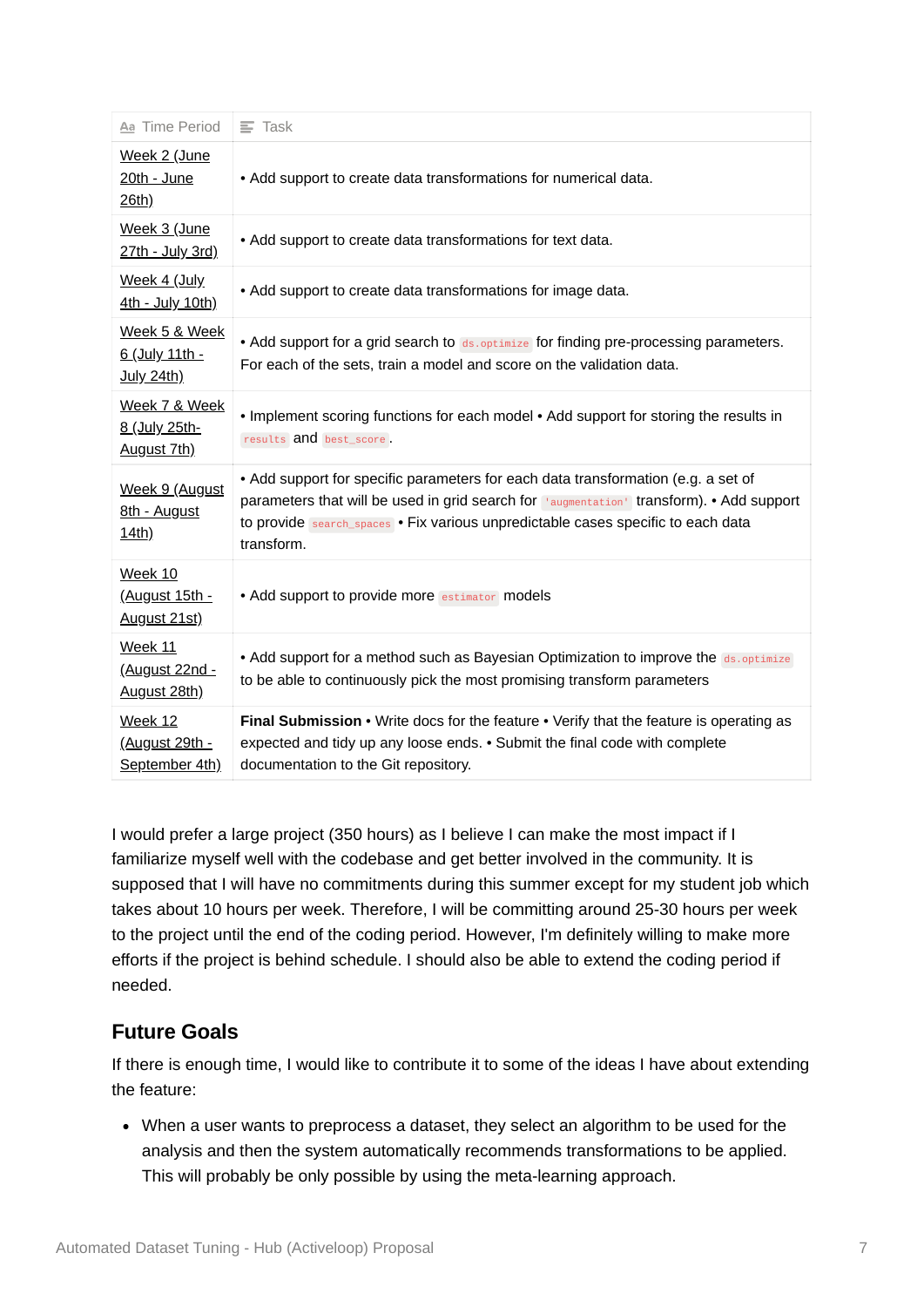- Users should be able to see what transformations have been applied to a dataset to improve the prediction metrics. Even though the APIs should be working with minimal parameters from an end-user, more experienced users should be able to get an overview of the specific details of the transformations.
- Write a short research paper provided that the results of the project are significant or the approach that is implemented is novel. Although I expect that this won't add value to Hub in terms of the source code, this can be a logical wrap-up for the project as I believe this project has a strong scientific component. This new taxonomy will also help researchers to better understand the state of the field and identify directions for future research.

# **About Myself**

I am a computer science student at the University of Luxembourg, graduated in July 2021. In terms of programming experience, I have programmed in Python for 4 years, and in JavaScript for 3 years. As a result, I have thorough experience with the languages and technologies used by the Hub community. I am also well-versed with machine learning and with existing ML libraries. I have used various data types (text, images, numerical data) for building ML pipelines. Therefore, I'm familiar with most of the pre-processing techniques used for various types of data. I'm also familiar with the concepts such as grid search, crossvalidation and autoML. For my computer science coursework, I have taken object-oriented design and data structures, analysis of algorithms, and discrete structures. I have also taken extensive machine learning and data science coursework.

While I have not contributed to other open-source projects, I have contributed to Git repositories for more than 2 years while working for various internships and student jobs. Additionally, I have also made a number of relevant projects on my own, which I have linked here with descriptions:

- [Creating a Music Video of a Song with StyleGAN2.](https://github.com/lowlypalace/StyleGAN2) I am in charge of the initial research, planning and managing the project, and designing an end-to-end data pipeline to create generative images and music videos for the machine learning exhibition at the University of Luxembourg. I built a data-collection pipeline in Python and implemented an algorithm for clustering images and deployed the Docker containers for training 15+ StyleGAN2 (TensorFlow) models to High-Performance Computing at the University of Luxembourg.
- [Depression Classification Using Machine Learning](https://github.com/lowlypalace/depression-classification)**.** I implemented a model that classifies whether a person is depressed based on the number of speech and non-speech-related features. Experimented with various machine learning models (KNN, SVM, Keras NN, Decision Tree, XGBoost, Naive Bayes). Visualized data using Seaborn and Matplotlib.
- [Airbnb Price Prediction using Machine Learning.](https://github.com/lowlypalace/airbnb) I developed a machine learning model that uses a wide range of listing data points to predict optimal prices for rental. I experimented with linear and ridge regressions, gradient boosting framework, and grid search to improve the accuracy of the model.